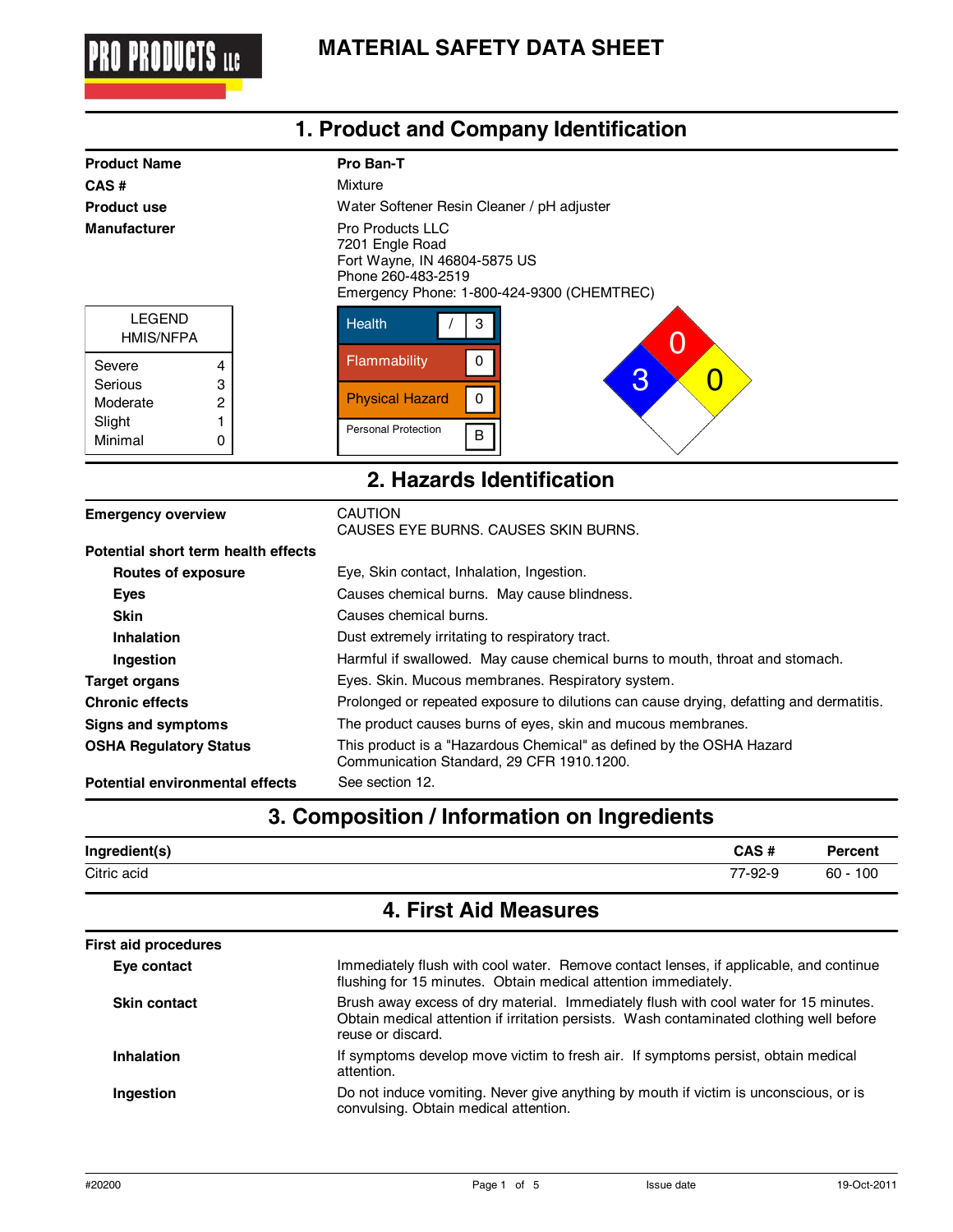General advice **If you feel unwell, seek medical advice (show the label where possible). Ensure that** medical personnel are aware of the material(s) involved, and take precautions to protect themselves. Show this safety data sheet to the doctor in attendance. Avoid contact with eyes and skin. Keep out of reach of children.

| <b>Flammable properties</b>                   | Not flammable by WHMIS/OSHA criteria.                                                                                                                                                                                                                                                                                                                                                                                          |  |
|-----------------------------------------------|--------------------------------------------------------------------------------------------------------------------------------------------------------------------------------------------------------------------------------------------------------------------------------------------------------------------------------------------------------------------------------------------------------------------------------|--|
| <b>Extinguishing media</b>                    |                                                                                                                                                                                                                                                                                                                                                                                                                                |  |
| Suitable extinguishing media                  | Carbon dioxide. Water spray. Dry chemical. Foam.                                                                                                                                                                                                                                                                                                                                                                               |  |
| Unsuitable extinguishing media Not available  |                                                                                                                                                                                                                                                                                                                                                                                                                                |  |
| <b>Protection of firefighters</b>             |                                                                                                                                                                                                                                                                                                                                                                                                                                |  |
| Specific hazards arising from<br>the chemical | Not available                                                                                                                                                                                                                                                                                                                                                                                                                  |  |
| Protective equipment for<br>firefighters      | Firefighters should wear full protective clothing including self contained breathing<br>apparatus.                                                                                                                                                                                                                                                                                                                             |  |
| <b>Hazardous combustion products</b>          | May include and are not limited to: Oxides of carbon.                                                                                                                                                                                                                                                                                                                                                                          |  |
| <b>Explosion data</b>                         |                                                                                                                                                                                                                                                                                                                                                                                                                                |  |
| Sensitivity to mechanical<br>impact           | Not available                                                                                                                                                                                                                                                                                                                                                                                                                  |  |
| Sensitivity to static discharge               | Under certain conditions, airborne dust of citric acid can explode when ignited by an<br>electrostatic spark, other high-voltage sparks or other ignition source.                                                                                                                                                                                                                                                              |  |
|                                               | 6. Accidental Release Measures                                                                                                                                                                                                                                                                                                                                                                                                 |  |
| <b>Personal precautions</b>                   | Keep unnecessary personnel away. Do not touch or walk through spilled material. Do<br>not touch damaged containers or spilled material unless wearing appropriate protective<br>clothing. Keep people away from and upwind of spill/leak.                                                                                                                                                                                      |  |
| <b>Environmental precautions</b>              | Prevent entry into waterways, sewers, basements or confined areas.                                                                                                                                                                                                                                                                                                                                                             |  |
| <b>Methods for containment</b>                | Use water spray to reduce vapors or divert vapor cloud drift.                                                                                                                                                                                                                                                                                                                                                                  |  |
| Methods for cleaning up                       | Before attempting clean up, refer to hazard data given above. Use broom or dry<br>vacuum to collect material for proper disposal without raising dust. Rinse area with<br>water. Prevent large spills from entering sewers or waterways. Contact emergency<br>services and supplier for advice. Large Spills: Wet down with water and dike for later<br>disposal. After removal flush contaminated area thoroughly with water. |  |
|                                               | 7. Handling and Storage                                                                                                                                                                                                                                                                                                                                                                                                        |  |
| Handling                                      | Use good industrial hygiene practices in handling this material.<br>Do not get in eyes, on skin or on clothing.<br>Avoid breathing dust.                                                                                                                                                                                                                                                                                       |  |
| <b>Storage</b>                                | Keep out of the reach of children. Store in a closed container away from incompatible<br>materials.                                                                                                                                                                                                                                                                                                                            |  |
|                                               | 8. Exposure Controls / Personal Protection                                                                                                                                                                                                                                                                                                                                                                                     |  |
| <b>Exposure limits</b>                        |                                                                                                                                                                                                                                                                                                                                                                                                                                |  |
| Ingredient(s)                                 | <b>Exposure Limits</b>                                                                                                                                                                                                                                                                                                                                                                                                         |  |
| Citric acid                                   | <b>ACGIH-TLV</b>                                                                                                                                                                                                                                                                                                                                                                                                               |  |
|                                               | TWA: 10 mg/m3                                                                                                                                                                                                                                                                                                                                                                                                                  |  |
|                                               | <b>OSHA-PEL</b>                                                                                                                                                                                                                                                                                                                                                                                                                |  |

#### **5. Fire Fighting Measures**

**Engineering controls** Use only under good ventilation conditions or with respiratory protection.

TWA: 10 mg/m3

**Eye / face protection Personal protective equipment**

Wear chemical goggles. Hand protection **Rubber gloves.** Confirm with a reputable supplier first.

**Skin and body protection** As required by employer code. Rubber apron recommended.

**Respiratory protection** Where exposure guideline levels may be exceeded, use an approved NIOSH respirator.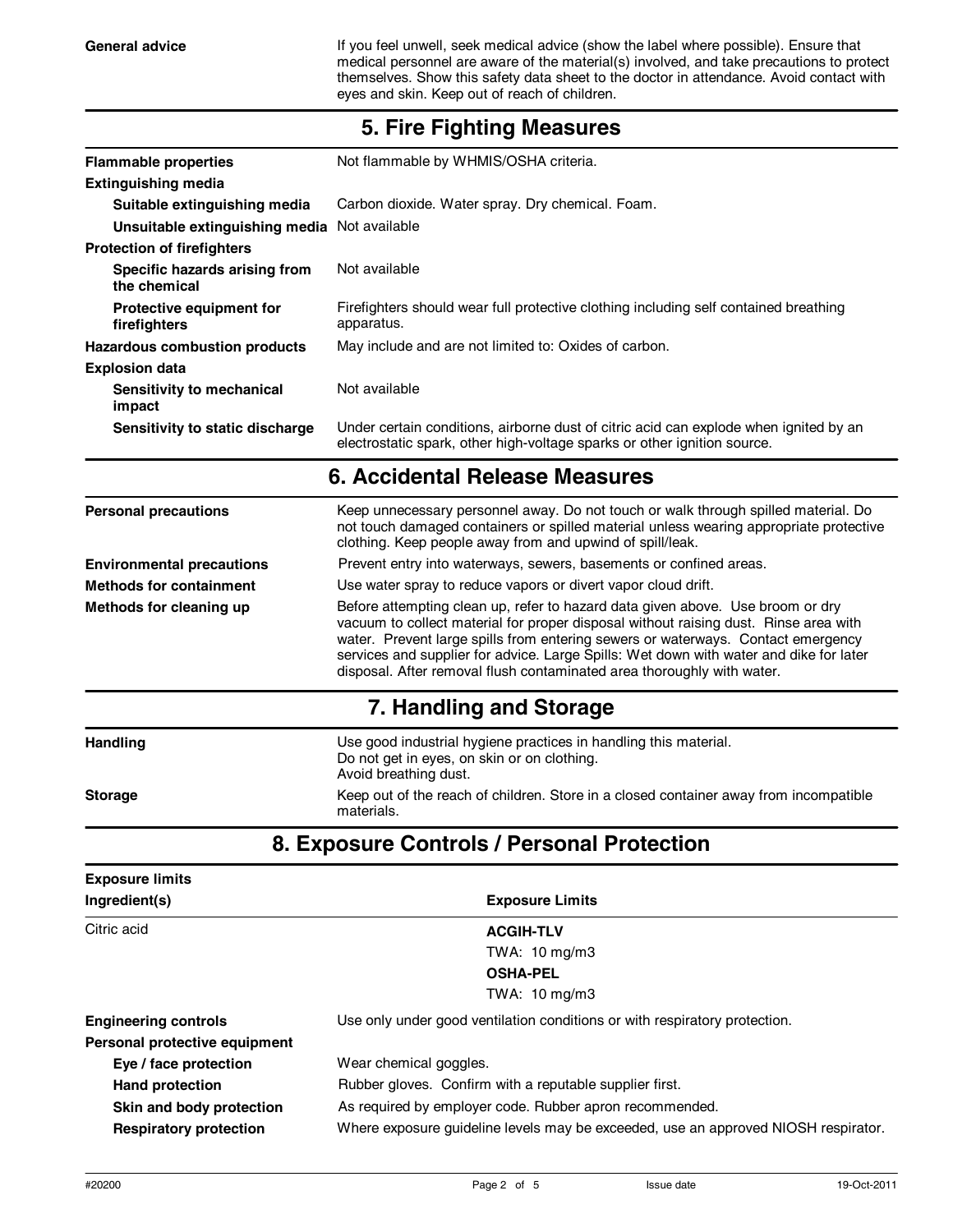**General hygiene considerations** Use good industrial hygiene practices in handling this material. When using do not eat or drink. Wash hands before breaks and immediately after handling the product.

| Appearance                                        | Crystals           |
|---------------------------------------------------|--------------------|
| Color                                             | Clear to white     |
| <b>Form</b>                                       | Solid.             |
| Odor                                              | None to slight     |
| <b>Odor threshold</b>                             | Not available      |
| <b>Physical state</b>                             | Solid              |
| pH                                                | 1.7 (10% solution) |
| <b>Melting point</b>                              | Not available      |
| <b>Freezing point</b>                             | Not available      |
| <b>Boiling point</b>                              | Not available      |
| Pour point                                        | Not available      |
| <b>Evaporation rate</b>                           | Not available      |
| <b>Flash point</b>                                | Not available      |
| <b>Auto-ignition temperature</b>                  | Not available      |
| Flammability limits in air, lower, %<br>by volume | Not applicable     |
| Flammability limits in air, upper, %<br>by volume | Not applicable     |
| Vapor pressure                                    | Not available      |
| Vapor density                                     | Not available      |
| <b>Specific gravity</b>                           | Not available      |
| <b>Octanol/water coefficient</b>                  | Not available      |
| Solubility (H2O)                                  | Complete           |
| <b>Percent volatile</b>                           | Not available      |

### **9. Physical and Chemical Properties**

## **10. Stability and Reactivity**

| Reactivity                         | Reacts vigorously with alkaline material. This product may react with reducing agents. |
|------------------------------------|----------------------------------------------------------------------------------------|
| Possibility of hazardous reactions | Hazardous polymerization does not occur.                                               |
| <b>Chemical stability</b>          | Stable under recommended storage conditions.                                           |
| <b>Conditions to avoid</b>         | Do not mix with other chemicals.                                                       |
| Incompatible materials             | Bases. Oxidizers. Reducing agents. Metal nitrates                                      |
|                                    | Hazardous decomposition products May include and are not limited to: Oxides of carbon. |

# **11. Toxicological Information**

| <b>Component analysis - LC50</b>      |                                                        |               |                                                                              |             |
|---------------------------------------|--------------------------------------------------------|---------------|------------------------------------------------------------------------------|-------------|
| Ingredient(s)                         |                                                        | <b>LC50</b>   |                                                                              |             |
| Citric acid                           |                                                        | Not available |                                                                              |             |
| <b>Component analysis - Oral LD50</b> |                                                        |               |                                                                              |             |
| Ingredient(s)                         |                                                        | <b>LD50</b>   |                                                                              |             |
| Citric acid                           |                                                        |               | 5040 mg/kg mouse; 3000 mg/kg rat                                             |             |
| <b>Effects of acute exposure</b>      |                                                        |               |                                                                              |             |
| Eye                                   | Causes chemical burns. May cause blindness.            |               |                                                                              |             |
| <b>Skin</b>                           | Causes chemical burns.                                 |               |                                                                              |             |
| Inhalation                            | Dust extremely irritating to respiratory tract.        |               |                                                                              |             |
| Ingestion                             |                                                        |               | Harmful if swallowed. May cause chemical burns to mouth, throat and stomach. |             |
| <b>Sensitization</b>                  | Non-hazardous by WHMIS/OSHA criteria.                  |               |                                                                              |             |
| <b>Chronic effects</b>                | Non-hazardous by WHMIS/OSHA criteria.                  |               |                                                                              |             |
| Carcinogenicity                       | Not classified or listed by IARC, NTP, OSHA and ACGIH. |               |                                                                              |             |
| #20200                                |                                                        | Page 3 of 5   | Issue date                                                                   | 19-Oct-2011 |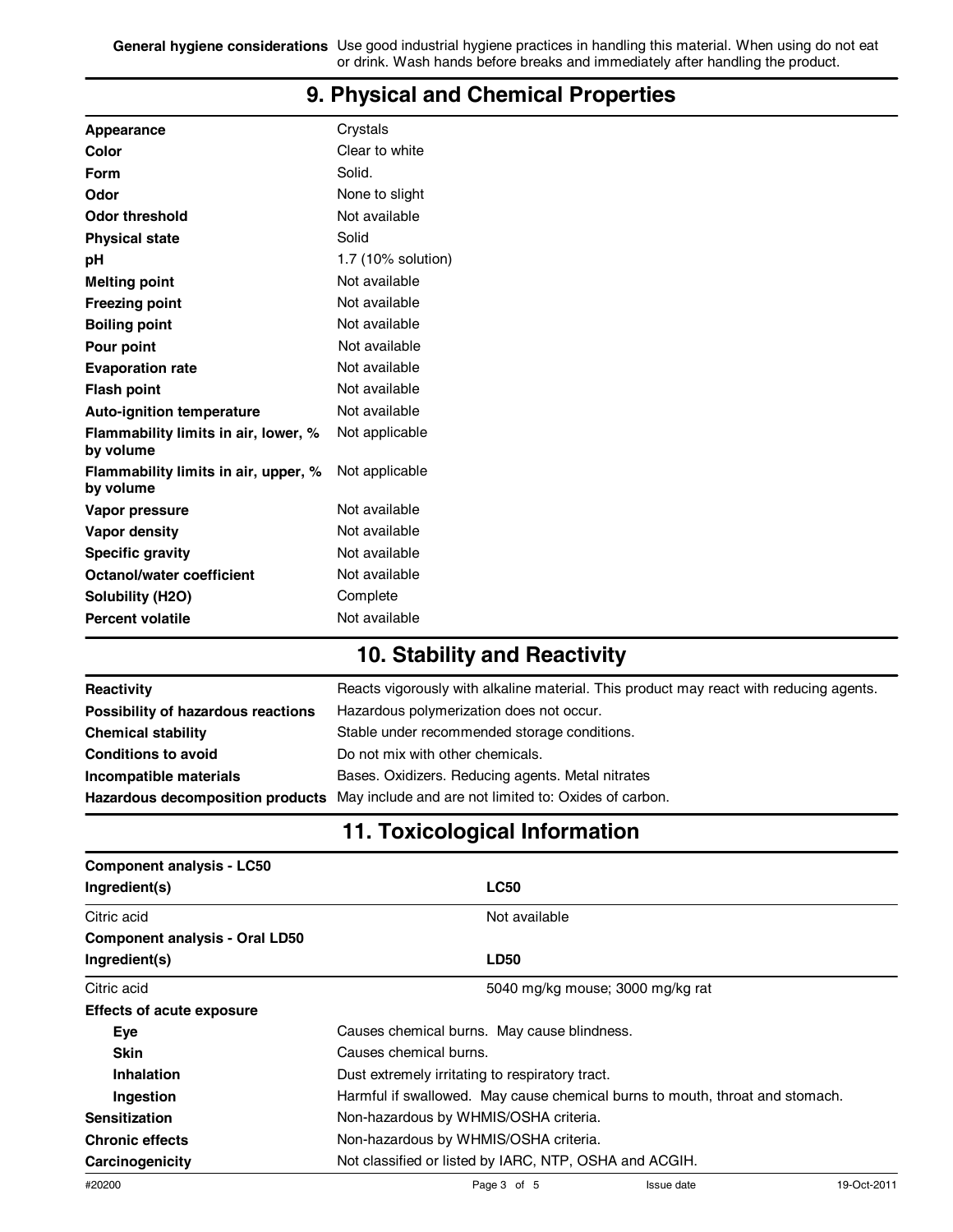# **12. Ecological Information**

| <b>Ecotoxicity</b>                                            | Because of the low pH of this product, it would be expected to produce significant<br>ecotoxicity upon exposure to aquatic organisms and aquatic systems. |                                                    |  |
|---------------------------------------------------------------|-----------------------------------------------------------------------------------------------------------------------------------------------------------|----------------------------------------------------|--|
| Ecotoxicity - Freshwater Fish - Acute Toxicity Data           |                                                                                                                                                           |                                                    |  |
| Citric acid<br>Ecotoxicity - Water Flea - Acute Toxicity Data | 77-92-9                                                                                                                                                   | 96 Hr LC50 Lepomis macrochirus: 1516 mg/L [static] |  |
| Citric acid                                                   | 77-92-9                                                                                                                                                   | 72 Hr EC50 Daphnia magna: 120 mg/L                 |  |
| Persistence / degradability                                   | Not available                                                                                                                                             |                                                    |  |
| Bioaccumulation / accumulation                                | Not available                                                                                                                                             |                                                    |  |
| Mobility in environmental media                               | Not available                                                                                                                                             |                                                    |  |
| <b>Environmental effects</b>                                  | Not available                                                                                                                                             |                                                    |  |
| <b>Aquatic toxicity</b>                                       | Not available                                                                                                                                             |                                                    |  |
| <b>Partition coefficient</b>                                  | Not available                                                                                                                                             |                                                    |  |
| <b>Chemical fate information</b>                              | Not available                                                                                                                                             |                                                    |  |
| Other adverse effects                                         | Not available                                                                                                                                             |                                                    |  |
|                                                               |                                                                                                                                                           | <b>13. Disposal Considerations</b>                 |  |
| <b>Disposal instructions</b>                                  | Review federal, state/provincial, and local government requirements prior to disposal.                                                                    |                                                    |  |
| Waste from residues / unused<br>products                      | Not available                                                                                                                                             |                                                    |  |
| <b>Contaminated packaging</b>                                 | Not available                                                                                                                                             |                                                    |  |
| <b>14. Transport Information</b>                              |                                                                                                                                                           |                                                    |  |
| U.S. Department of Transportation (DOT)                       |                                                                                                                                                           |                                                    |  |
| Not regulated as dangerous goods.                             |                                                                                                                                                           |                                                    |  |
| <b>Transportation of Dangerous Goods (TDG - Canada)</b>       |                                                                                                                                                           |                                                    |  |
| Not regulated as dangerous goods.                             |                                                                                                                                                           |                                                    |  |

### **15. Regulatory Information**

| Canadian federal regulations                         | This product has been classified in accordance with the hazard criteria of the Controlled<br>Products Regulations and the MSDS contains all the information reguired by the<br>Controlled Products Regulations. |  |
|------------------------------------------------------|-----------------------------------------------------------------------------------------------------------------------------------------------------------------------------------------------------------------|--|
| Canada - WHMIS - Ingredient Disclosure List          |                                                                                                                                                                                                                 |  |
| Citric acid                                          | 77-92-9<br>1 $%$                                                                                                                                                                                                |  |
| <b>WHMIS status</b>                                  | Controlled                                                                                                                                                                                                      |  |
| <b>WHMIS classification</b><br><b>WHMIS labeling</b> | Class E - Corrosive Material                                                                                                                                                                                    |  |



**Occupational Safety and Health Administration (OSHA)**

**29 CFR 1910.1200 hazardous chemical** Yes

**US Federal regulations** This product is a "Hazardous Chemical" as defined by the OSHA Hazard Communication Standard, 29 CFR 1910.1200.

**CERCLA (Superfund) reportable quantity**

None